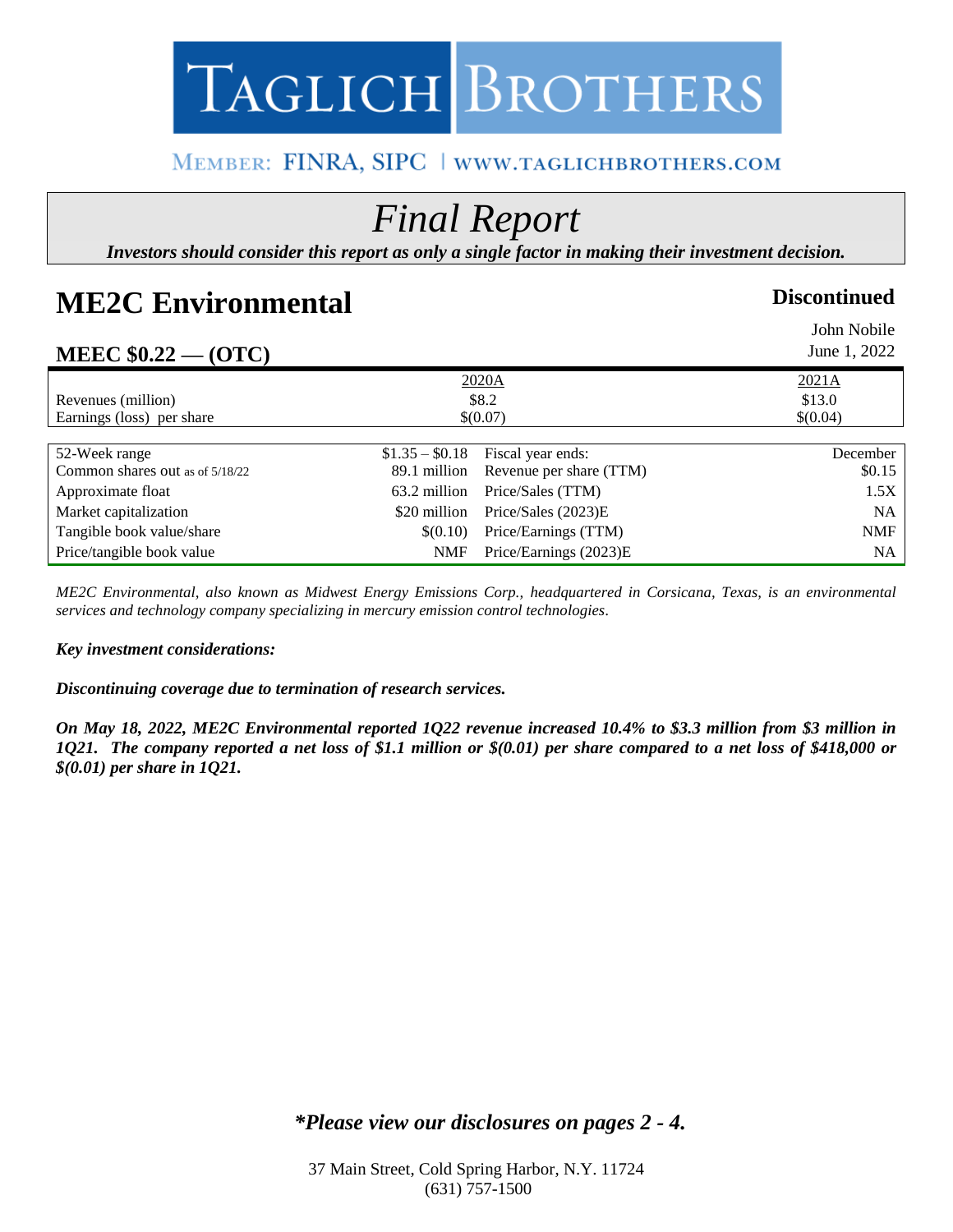#### ME2C Environmental

#### **Price Chart**



#### **Taglich Brothers' Current Ratings Distribution**





|                  | <b>Investment Banking Services for Companies Covered in the Past 12 Months</b> |                 |
|------------------|--------------------------------------------------------------------------------|-----------------|
|                  |                                                                                |                 |
| Rating           | #                                                                              | $\frac{9}{6}$   |
|                  | 5                                                                              | 25 <sub>l</sub> |
| Buy<br>Hold      |                                                                                |                 |
| Sell             |                                                                                |                 |
| <b>Not Rated</b> |                                                                                |                 |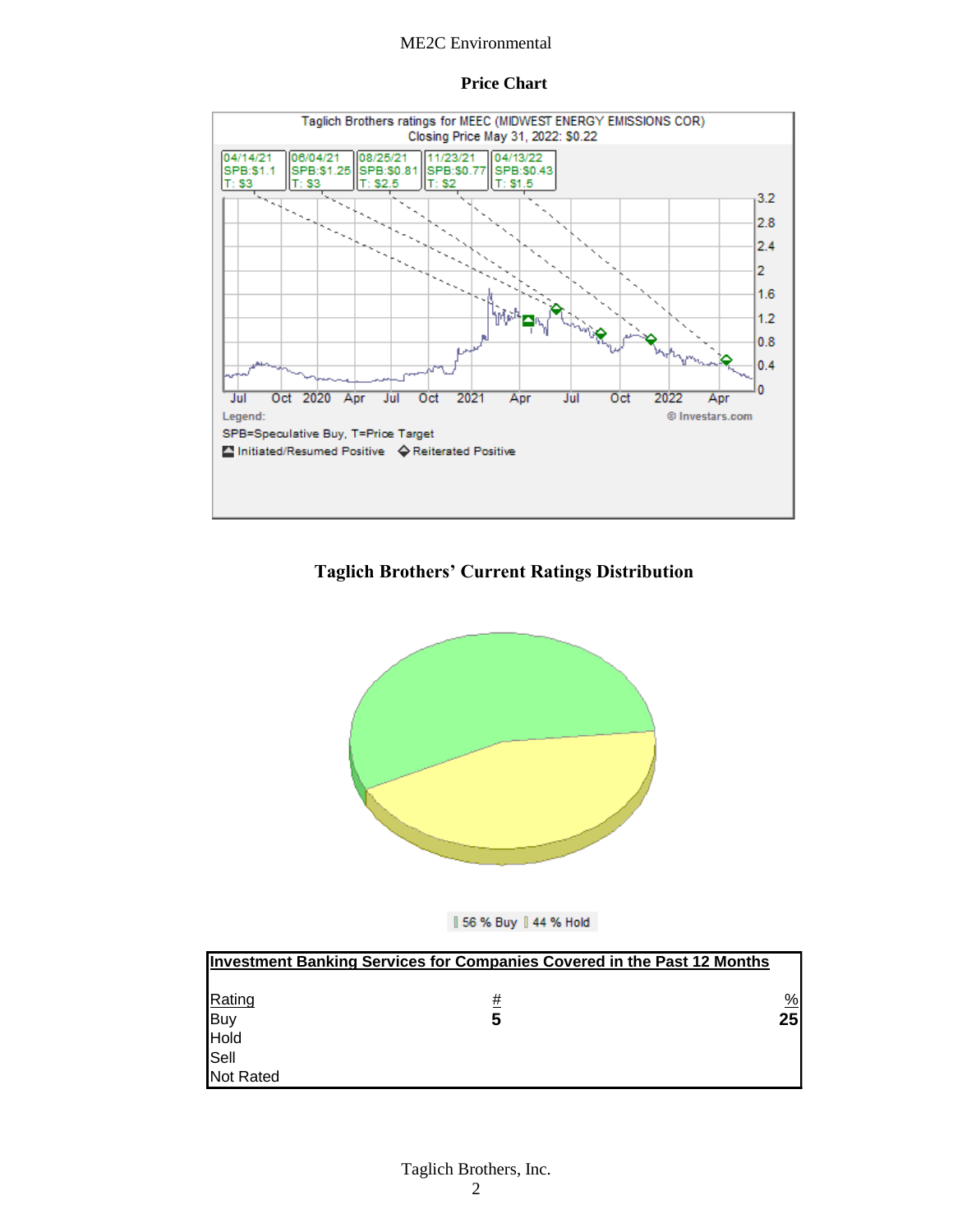#### ME2C Environmental

#### **Important Disclosures**

As of the date of this report, we, our affiliates, any officer, director or stockholder, or any member of their families do not have a position in the stock of the company mentioned in this report. Taglich Brothers, Inc. does not currently have an Investment Banking relationship with the company mentioned in this report and was not a manager or co-manager of any offering for the company within the last three years.

All research issued by Taglich Brothers, Inc. is based on public information. The company paid a monetary fee of \$4,500 (USD) in March 2021 for the creation and dissemination of research reports for the first three months. From August 2021 to May 2022, the company paid a monthly monetary fee of \$1,500 (USD) to Taglich Brothers, Inc., for the creation and dissemination of research reports.

#### **General Disclosures**

The information and statistical data contained herein have been obtained from sources, which we believe to be reliable but in no way are warranted by us as to accuracy or completeness. We do not undertake to advise you as to changes in figures or our views. This is not a solicitation of any order to buy or sell. Taglich Brothers, Inc. is fully disclosed with its clearing firm, Axos Clearing, LLC, is not a market maker and does not sell to or buy from customers on a principal basis. The above statement is the opinion of Taglich Brothers, Inc. and is not a guarantee that the target price for the stock will be met or that predicted business results for the company will occur. There may be instances when fundamental, technical and quantitative opinions contained in this report are not in concert. We, our affiliates, any officer, director or stockholder or any member of their families may from time to time purchase or sell any of the above-mentioned or related securities. Analysts and members of the Research Department are prohibited from buying or selling securities issued by the companies that Taglich Brothers, Inc. has a research relationship with, except if ownership of such securities was prior to the start of such relationship, then an Analyst or member of the Research Department may sell such securities after obtaining expressed written permission from Compliance.

#### **Analyst Certification**

**I, John Nobile, the research analyst of this report, hereby certify that the views expressed in this report accurately reflect my personal views about the subject securities and issuers; and that no part of my compensation was, is, or will be, directly, or indirectly, related to the specific recommendations or views contained in this report.**

Public companies mentioned in this report: